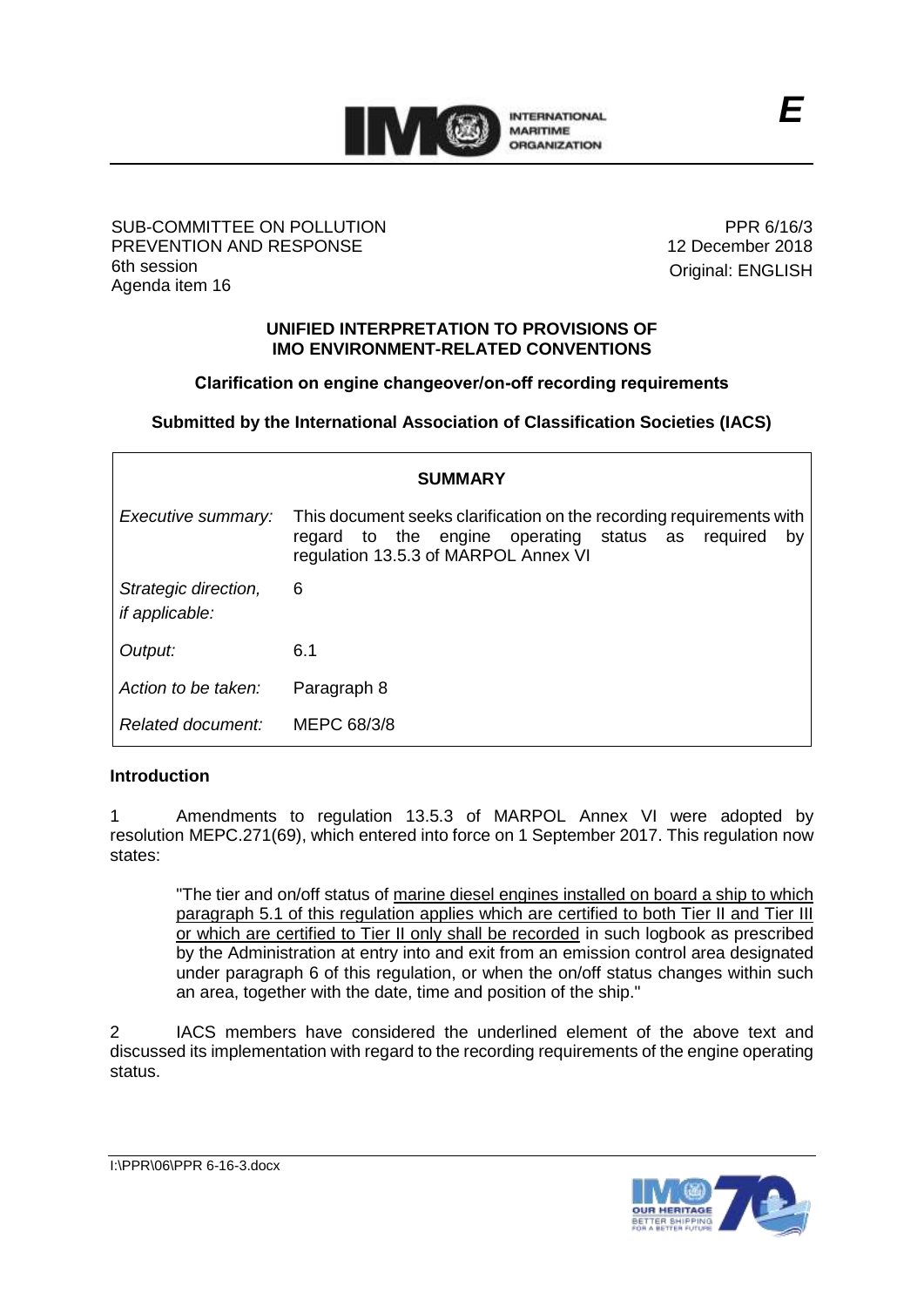### **Discussion**

3 In considering regulation 13.5.3 of MARPOL Annex VI with regard to the recording requirements, the Committee, at its sixty-eighth session, considered document MEPC 68/3/8 (Germany), which discussed the following possible cases on the status of an engine at the time of a ship's entry into a  $NO<sub>x</sub>$  Emission Control Area (NECA) i.e.:

- .1 Tier III compliant engines running or in stand-by mode (all engines necessary for safe ship operation, including all engines required by SOLAS regulation II-1/41; and all engines intended to be used for operational purposes inside the NECA);
- .2 Tier II/Tier III compliant engines: Recording of switch over to the Tier III mode prior to entry into the NECA; and
- .3 Tier II compliant engines stopped prior to entry into the NECA (e.g. Tier III non-compliant additional main or auxiliary engines not necessarily needed for safe ship operation and not needed whilst the ship operates in the NECA).

4 Having carefully considered the wording "Tier II only" in regulation 13.5.3 of MARPOL Annex VI, IACS members understand that this is related to paragraph 3.3 above i.e.:

- .1 **Tier II engine stopped prior to entry into the NECA on a ship constructed after the relevant NO<sup>X</sup> Tier III emission control area takes effect** (e.g. ships with keel laying dates after 1 January 2016 operating in North America/US Caribbean or ships with keel laying dates after 1 January 2021 operating in North America/US Caribbean or in North Sea/Baltic Sea) as mentioned in paragraph 3.3 above.
- .2 **Tier II engine operation in the NECA under the temporary exemption afforded by regulation 13.5.4 of MARPOL Annex VI**: Emissions of nitrogen oxides from a marine diesel engine subject to paragraph 5.1 of this regulation that occur immediately following building and sea trials of a newly constructed ship, or before and following converting, repairing, and/or maintaining the ship, or maintenance or repair of a Tier II engine or a dual fuel engine when the ship is required to not have gas fuel or gas cargo on board due to safety requirements, for which activities take place in a shipyard or other repair facility located in a  $NO<sub>x</sub>$  Tier III emission control area are temporarily exempted.
- .3 **Tier II engine operation in the NECA under the permission of the Administration in accordance with regulation 2.2 and resolution MEPC.230(65):**

In the case of replacement engines only, if it is not possible for such a replacement engine to meet the standards set forth in paragraph 5.1.1 of this regulation (Tier III, as applicable), then that replacement engine shall meet the Tier II standard, taking into account the *2013 Guidelines as required by regulation 13.2.2 of MARPOL Annex VI in respect of non-identical replacement engines not required to meet the Tier III limit* (resolution [MEPC.230\(65\)\)](http://krcon.krs.co.kr/Admin/TreeEditor/UserCommonTreeRedirect.aspx?CATEGORY_ID=58392&NODE_TYPE=Normal&IS_LEAF=true&IS_VIEWCHILD=false).